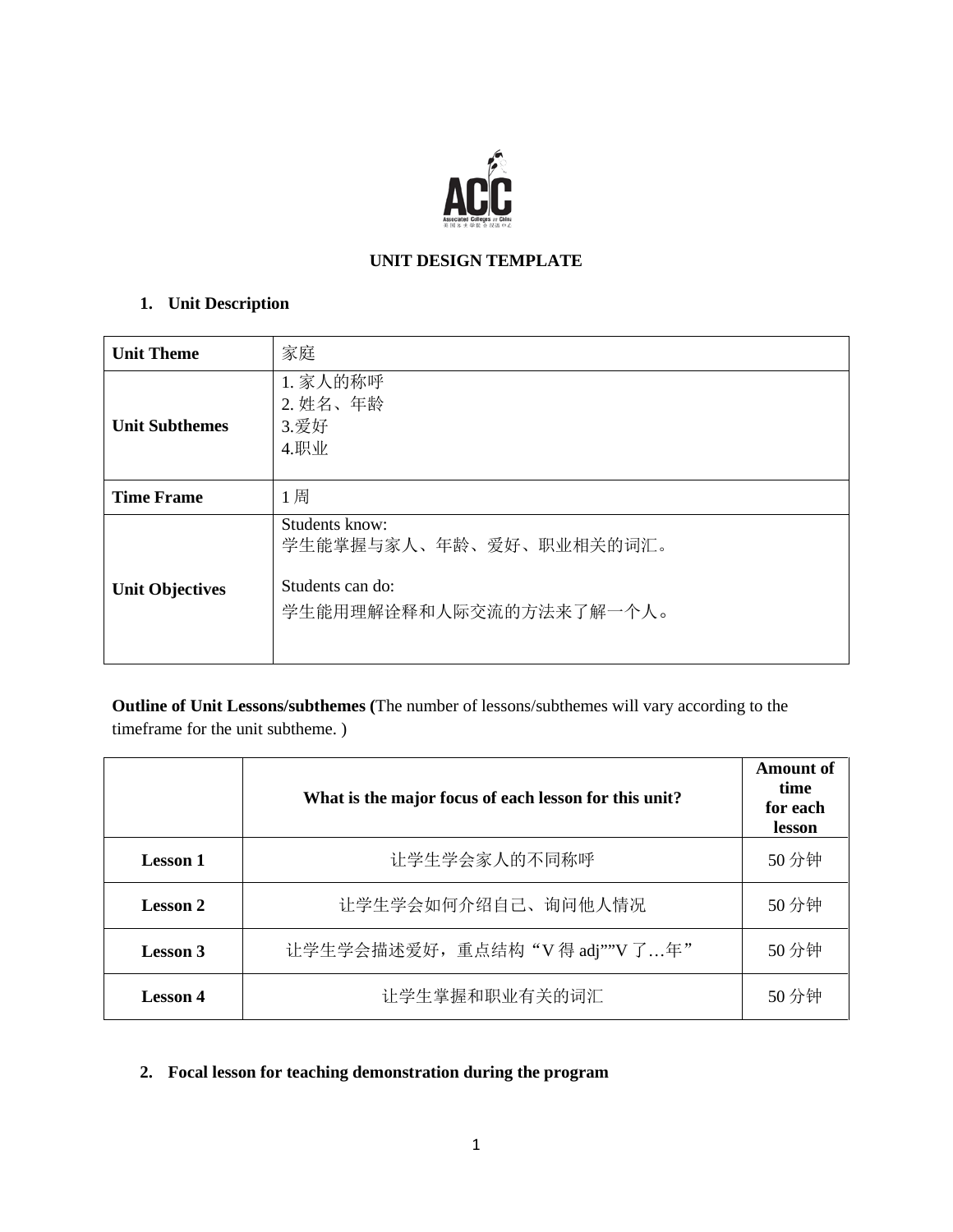### Lesson Plan

Unit 家庭(星期二) Lesson Number 2 \_\_\_ of 24

Stage 1: What will students know and be able to do at the end of this lesson?

### 语言知识 **KNOW:**

Sb.喜欢做什么事情?

Sb. 打得怎么样?

Sb. 打了几年?

### 语言技能 **DO:**

学生能介绍他人的爱好,

学生能获取他人的个人信息。

## Stage 2: How will you know that students can do that?

教师可以通过以下的活动来测试学生是否学会以上的教学目标。

Stage 3: What instructional activities will be used? (Use as many as necessary to achieve your learning targets.)

**Opening/Activity 1:** -跟学生解释今天的教学目标

-家人喜欢做什么?打得怎么样?

**Activity 2:** -复习前两堂课上的词汇。

-玩比手画脚。 让学生复习与爱好有关的词汇。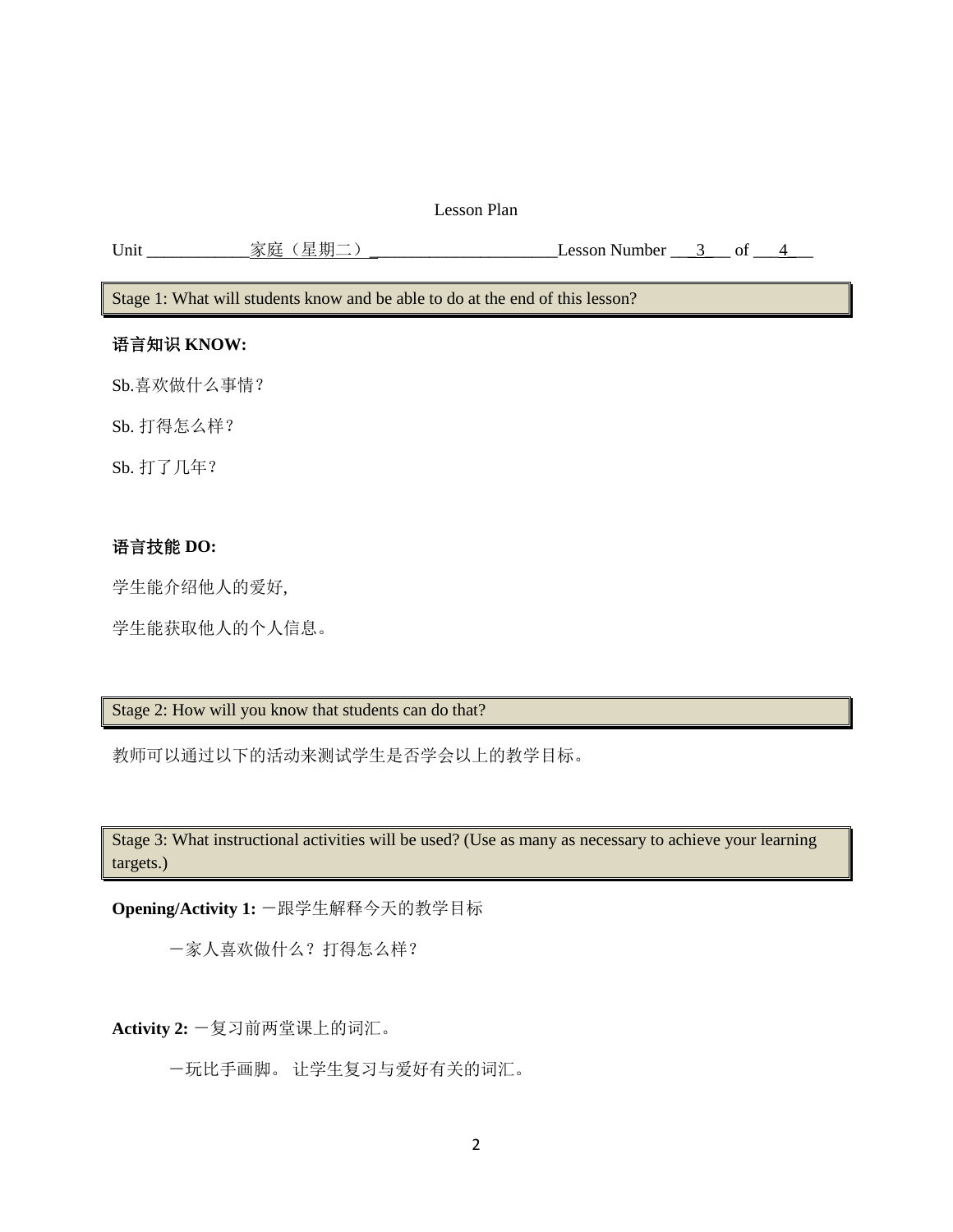Activity 3: 一战列舰: 家人 vs. 爱好。

学生 A: 爸爸喜欢打网球吗?

学生 B: "爸爸不喜欢打网球"或"爸爸喜欢打网球"

Activity 4: 一教师拍视频, 然后放给学生看。

-学生回答以下的问题:

- 1。 谢老师喜欢做什么?
- 2。 她打得怎么样?
- 3。 她打了几年了?
- -学生做角色扮演,但要包括以下的信息:
	- 1。 问候
	- 2。 喜欢的爱好
	- 3。 打了几年了
	- 4。 打得怎么样

## -老师提问。

- 1。 XX 喜欢做什么?
- 2。 她打得怎么样?
- 3。 她打了几年了?

Closing/Activity 5:

唱歌儿。

Materials needed for this lesson:

视频、战列舰的学习单